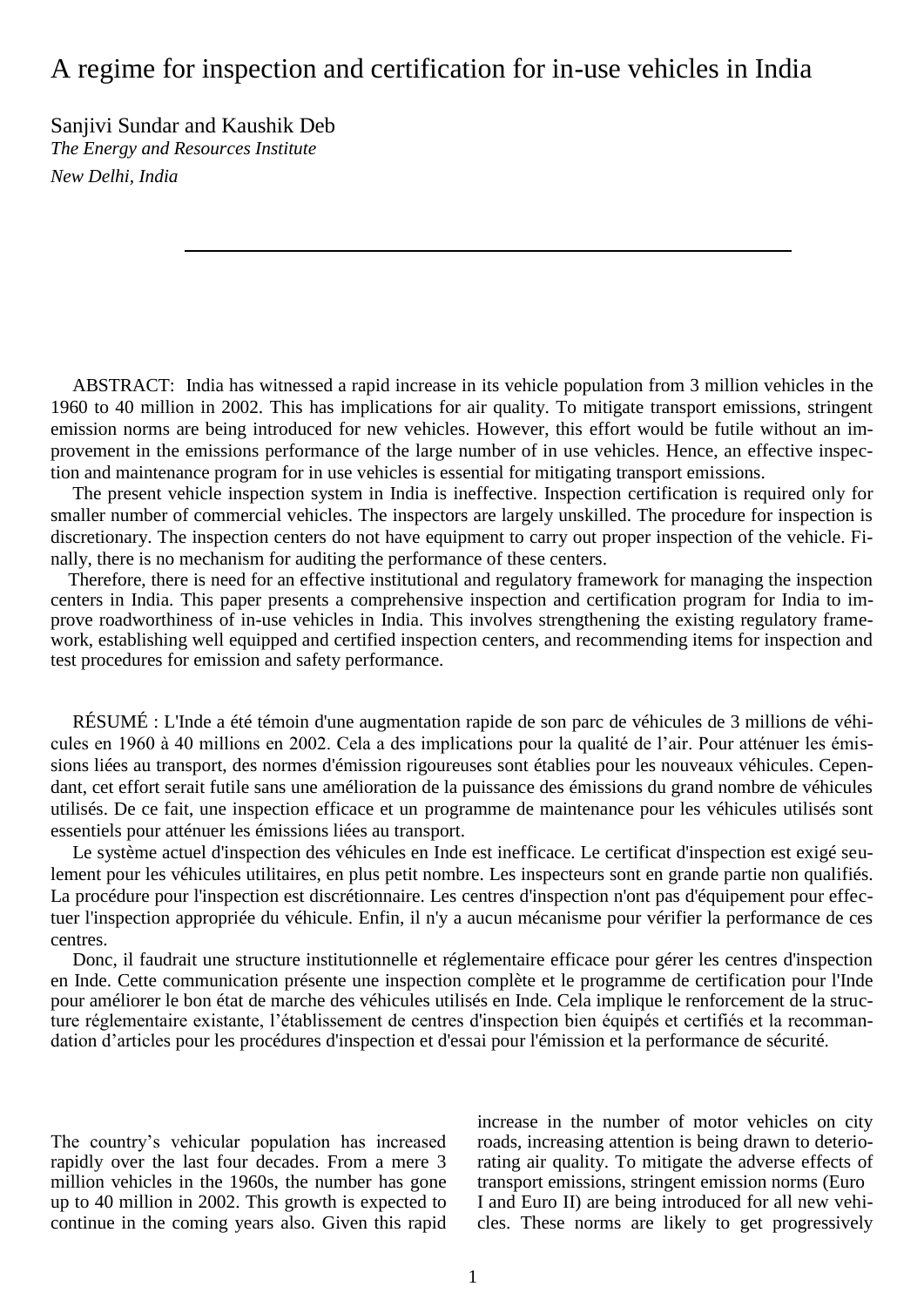more stringent. However, they will only help to control emissions from new vehicles and have no effect on the significant emissions from vehicles already on the roads, or 'in-use' vehicles. In metropolitan cities such as Delhi, a large percentage of the vehicles are old, and do not meet the present stringent emission norms, making it necessary for emission norms to also be prescribed for in-use vehicles. Inadequately maintained vehicles can be a cause of road accidents. Hence, proper maintenance would help not only in reducing emissions but also in improving road safety.

These factors point to the need for a number of inspection and maintenance centers in Indian cities, complemented by an effective institutional and regulatory framework for managing them.

#### 1 INSTITUTIONAL ARRANGEMENTS

There are only two agencies involved in the process of grant of a fitness certificate (Table 1). One is the Ministry of Road Transport and Highways, Government of India, which lays down the law and policy guidelines under the Central Motor Vehicle Rules. The other is the State Transport Departments, which perform the functions of testing of the vehicles and issuance of the fitness certificate. It is the responsibility of the State Governments to create suitable and adequate infrastructure for carrying out the fitness tests of all the transport vehicles. Transport vehicles include all commercial vehicles such as buses, trucks, taxis, auto-rickshaws and other vehicles that may be engaging in commercial activity on the basis of a permit. Renewal of permits is only done for those vehicles that have a valid fitness certificate.

Table 1. Institutional arrangement for inspection and certification for in–use vehicles

| Agency                  | Responsibility                       |
|-------------------------|--------------------------------------|
| <b>Union Government</b> | <b>Enacting Law</b>                  |
|                         | <b>Setting Standards</b>             |
|                         | <b>Policy Guidelines</b>             |
| <b>State Government</b> | Administrative Law                   |
|                         | Creating Necessary Infrastructure    |
| <b>State Transport</b>  | Granting Fitness and PUC Certificate |
| Department              |                                      |
|                         | Enforcement                          |

Source. TERI 2003

A similar institutional structure is in place to enforce and implement the PUC system. The Union Government lays down the policies and regulations, including the norms, under the Central Motor Vehicle Rules, while the State Governments are charged with implementing the rules. The State Transport Department is the nodal agency in this activity. However, several State Governments engage private

operators for carrying out and granting the PUC Certificates. These centers are licensed and regulated by the State Transport Departments, including fixing of fees, and auditing and monitoring.

# 2 LEGISLATIVE FRAMEWORK

In India, motor vehicle operations are regulated through a Central Act known as the Motor Vehicle Act, 1988. In exercise of the powers vested with the Union Government under the Motor Vehicle Act, 1988, the Union Government came out with a comprehensive statute known as Central Motor Vehicle Rules, 1989 (Table 2). These rules came into force in July 1989 and apart from various administrative issues, prescribed safety and emissions standards. Further, powers to issue certificate of fitness have been vested in the private testing stations as may be approved by the State Government.

These rules are applicable on uniform basis throughout the country. This is critical given India's federal structure as a uniform application of the inspection and certification regime requires that the Union Government develop a nation-wide policy and legislative framework for and inspection and certification regime.

Table 2. Legislative framework governing inspection and certification for in-use vehicles in India

| Clause                     | Provisions                                                 |                                                                                                                                                                          |  |  |  |
|----------------------------|------------------------------------------------------------|--------------------------------------------------------------------------------------------------------------------------------------------------------------------------|--|--|--|
| <b>CMVR Rule</b><br>No. 62 |                                                            | Defines the test requirement for fitness<br>checking of the Transport vehicle                                                                                            |  |  |  |
|                            | Rickshaw)                                                  | (Buses, Trucks, Taxi and Auto-                                                                                                                                           |  |  |  |
|                            | New Transport<br>vehicle                                   | <b>Initial Two Years</b>                                                                                                                                                 |  |  |  |
|                            |                                                            | <b>Renewal of Fitness</b><br>Certificate – Every<br>year                                                                                                                 |  |  |  |
|                            | Non Transport<br>Vehicles                                  | Once during initial<br>registration and the<br>same is valid for a<br>period of 15 years                                                                                 |  |  |  |
|                            | Checks are<br>made for fit-<br>ment and func-<br>tionality | <b>Sparks</b><br>plug/suppressor<br>cap/HT cable<br>Lights and Bulbs oth-<br>er than headlamps<br>Reflectors, Rear view<br>mirror                                        |  |  |  |
|                            | Safety tests                                               | Safety glass<br>Horn, Silencer<br>Windshield wiper<br>Speedometer<br>Headlamps beam<br>(beam focus)<br>Exhaust emission (or<br>PUC certificate)<br>Brakes (stopping dis- |  |  |  |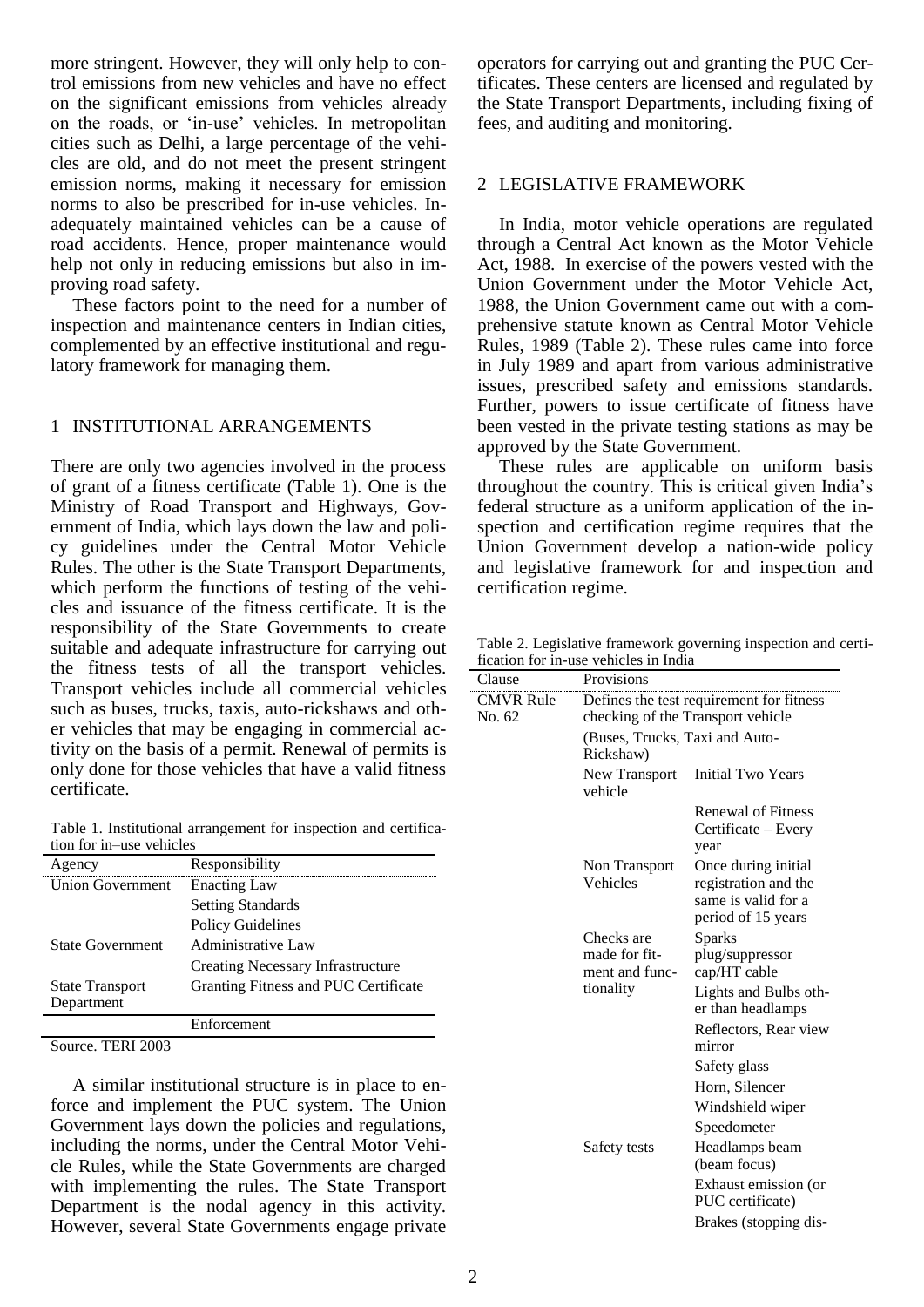|                            | tance on road)                                                         |
|----------------------------|------------------------------------------------------------------------|
|                            | Steering gear (free.                                                   |
|                            | play as per rule 98)                                                   |
|                            | All the vehicles should have a valid<br>PUC certificates               |
| <b>CMVR Rule</b><br>No. 63 | Details the regulation and control of au-<br>thorized testing stations |
| $\sim$<br>$mnnI$ $000$     |                                                                        |

Source. TERI 2003

The Central Motor Vehicle Rules prescribes the periodicity and other related aspects for grant of a fitness certificate. However, these mandatory provisions relate only to transport (commercial) vehicles, which are very small in number. The certificate of fitness for new commercial vehicles is valid for a period of two years that has to be renewed every year thereafter. No fitness certificate regime is provided for personal vehicles such as cars and two wheelers, which are cause of concern both from safety and pollution angle.

There is no age ceiling for most categories of vehicles. Only goods carriers (commercial vehicles), operating on a national permit, have an age ceiling of 12 years (for two axle vehicles). Even in such cases, once the vehicles cross the age ceiling, they are merely withdrawn from the national permit and are used on intra-state or city operations. Thus, even such old vehicles continue to contribute to the vehicular pollution and road safety hazards in the cities.

A certificate of registration for private vehicles is valid for a period of fifteen years and is renewable. In addition, there is no obligation on the owner to obtain a fitness certificate before renewal of the registration certificate.

The Motor Vehicle Act, 1988, also provides that testing of the vehicles may be carried out by authorized testing centers in the private sector. Hence, it would be seen that in the matter of grant of a fitness certificate, the State Governments can delegate their functions to private testing stations (garages). However, so far no private testing stations have been approved by the State Governments because the operation of this law had been stayed by the West Bengal High Court. Hence, in spite of all constraints and other limitations with the state managed and operated system, at present, fitness certificates are granted by the government test agencies only that are a part of the State Transport Department. The Supreme Court has since vacated this order of the High Court, and efforts are on in some states, notably Andhra Pradesh to engage private contractors in the issuing of fitness certificates.

# 3 EXISTING INSPECTION PROCEDURE

At present in India, there is no regular fitnesschecking programme for the in-use private vehicles.

Simple Pollution Under Control (PUC) checks were introduced in 1991 for all on-road vehicles. Commercial vehicles in addition to PUC checks are required to undergo simple fitness checks. However, these tests are isolated checks and are grossly inadequate. The existing test procedure for emissions testing is limited in its scope and is not well defined, hence allowing considerable falsification. The regulatory authorities are undermanned and a system for quality assurance and quality control is absent. The equipment is not well maintained and calibrated and hence the test results are often spurious.

# 3.1 *Testing for petrol engines*

Standards for idling CO test have been prescribed. The limit is 3 per cent by volume for all 4-wheeled petrol driven vehicles and 4.5 per cent for 2 and 3 wheeler petrol driven vehicles. PUC centers are presently doing these tests in India.

# 3.2 *Testing for diesel engines*

Free acceleration smoke test is carried for all dieselengine vehicles on road except those using turbo charged engine. The limit value is  $2.45 \text{ m}^{-1}$  light absorption co-efficient. New diesel vehicles are tested for different gaseous emissions like CO, HC and  $NO<sub>X</sub>$  as well as particulate emissions during type approval and Conformity of Production testing, but for in-use vehicles, only smoke tests have been prescribed.

# 3.3 *Safety aspects*

The new vehicles are extensively tested from point of view of safety. The safety tests include testing of brakes, safety glass, seat belts and anchorages, signaling and lighting devices, tyre tread depth, etc. Some tests have been prescribed for checking safety of commercial vehicles. However, there are no checking requirements for the in-use personal vehicles.

As there are limited requirements, the vehicles continue to ply on road without any consideration for safety. The numbers of accidents in India are high and are increasing as compared to other developed countries, though our operating speeds are low.

# 4 MAJOR ISSUES AND PROBLEMS

In India, fitness certification is required only for the smaller number of commercial vehicles and is not required for the much larger number of privately owned vehicles. Thus, the existing law provides for a mandatory fitness certificate only for buses, goods vehicles, and taxis. Even for this small number, the facilities for carrying out the inspection are grossly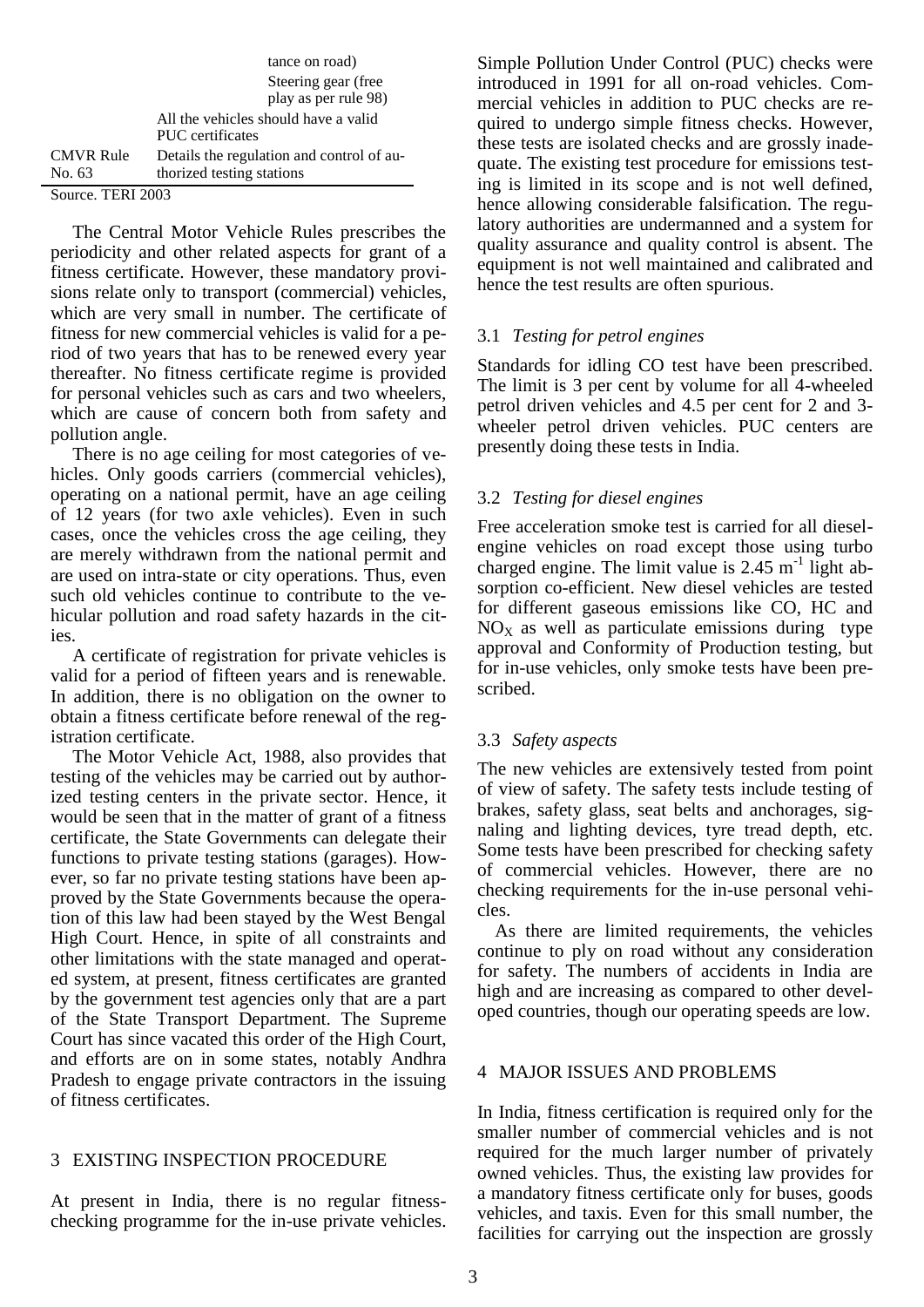inadequate. Not only does the large number of poorly maintained vehicles contribute to severe air pollution but also are also responsible for the increasing number of road accidents. Concerted action is, therefore, necessary to control this situation.

Several issues need to be resolved for setting up inspection and maintenance centers. Some of these have been discussed in the following sections.

# 4.1 *Enforcing periodicity of inspection*

Earlier, personal vehicles were required to pay the road tax annually. Then there was a move to shift away from annual to a one-time (or lifetime) road tax for administrative and public convenience. Obviously, this is a significantly large amount than the annual tax that was being paid earlier. This system has since been brought in many states in India and personal vehicle owners are now required to pay only a one-time tax, when the vehicle is first registered. At present, it is not mandatory for personal vehicles to go for a regular fitness check. One of the methods to achieve the objective of Inspection and Certification system is to synchronize the periodicity of the fitness certificate with the tax payment system. One of the options is to bring about legislative changes to reduce the validity period of fitness certificates of all categories of vehicles other than commercial vehicles and appropriately amend the taxation laws by doing away with the one-time-tax system. The other options include combining the Inspection and Certification system with the payment of insurance premium.

This would have legislative implications as vehicles currently on road that are already covered by the lifetime tax regime. To bring them within the ambit of an annual taxation regime, legislative changes would be required to incorporate a rebate for the higher amount of tax already paid. However, in the event that a fitness or emission certificate is made mandatory for renewal of insurance, this objective would be achieved.

# 4.2 *Regulatory regime for testing stations*

In India, enforcement of laws relating to motor vehicles is overseen by both the enforcement staff of the transport departments as also the police authorities. However, none of these two wings of enforcement has facilities for carrying out physical fitness checks of motor vehicles on the road. The officers of these two departments merely ask for valid documents while carrying out any field checks. Therefore, the enforcement mechanism for checking if vehicles conform to the law is very weak in Indian cities. Auditing the performance of these centers is very necessary. The type and quality of equipment present and presence of technically qualified personal in

inspection centers would have to be checked periodically.

# 4.3 *Management and financing*

A major problem in requiring personal vehicles to obtain a certificate of fitness is the absence of the requisite number of inspection centers for carrying out the tests. A major problem in establishing these centers would be concern their ownership and financing. It would not be possible for the government to finance and manage such a large number of centers. Therefore, the private sector would have to play a major role in setting up these centers.

### 4.4 *Inspection of vehicles*

The present PUC system for inspection of vehicles in inadequate. Therefore, it is essential to prescribe in detail the contents of an inspection and maintenance programme. Different countries follow different pollution tests for in-use vehicles. Some are Accelerated Simulated Mode (ASM), Inspection and Maintenance 240 (IM240), Steady Speed 60 (SS60), Raised Idle, Lambda Checking, VMAS, Remote Sensing, etc. They also have a means of linking inuse vehicle test results with the overall pollution and quality objective.

The correct test procedure suitable for Indian conditions, optimizing cost and complexity would have to be selected. The tests and all the parameters for testing a vehicle would have to be prescribed. The equipment has to be simple and easy to maintain. Apart from emissions, the systems followed in other countries for checking of safety related components such as brakes, silencers, sideslip, lighting and signaling devices, tyres, etc. would have to be studied.

#### 5 LESSONS FROM INTERNATIONAL EXPERIENCE

Based on the literature review of selected countries, the following lessons have been drawn for India.

#### 5.1 *Contents of Programme*

In most countries, a total roadworthiness test is carried out for granting a vehicle fitness certificate. It covers both safety and environment aspects. In India, also it would be beneficial to focus on a total roadworthiness test. It might be worthwhile to introduce more detailed tests, as they are costly and complicated, in a phased manner gradually covering all vehicles categories.

International experience suggests that the programme should focus on both inspection and maintenance of in-use vehicles. The programme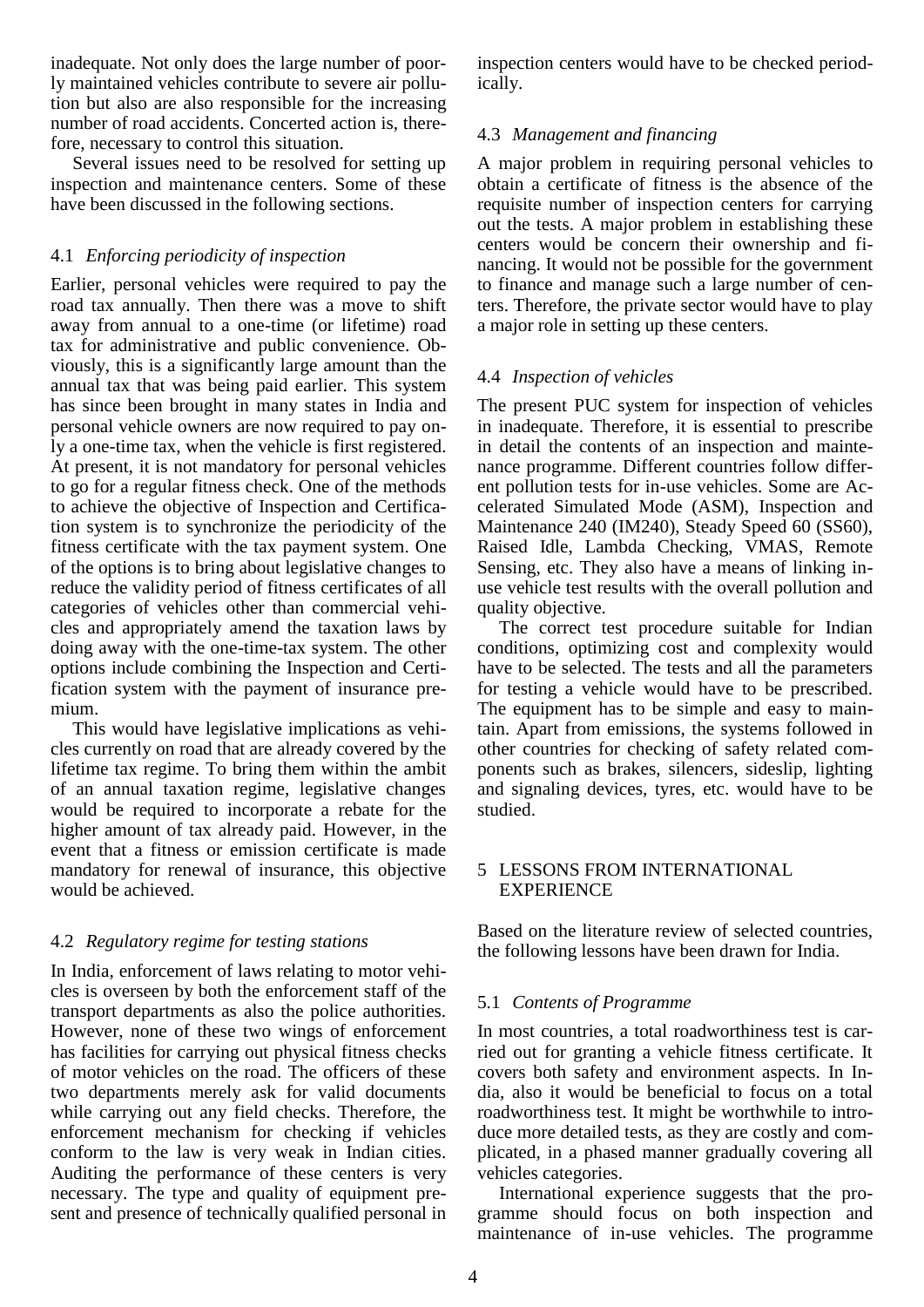should also focus on strengthening the service and repair industry. In India, vehicle manufacturers can set up authorized repair centers. Both the government and the vehicle inspection centers should have a list of these repair centers and the type of repairs done by them.

#### 5.2 *Decentralized and Centralized programmes*

Centralized programmes require all inspections to be carried out in stations specialized in emissions testing and safety inspection with no vehicle repair facility. Decentralized programmes require both inspection and repair being done at the same centre in private garages. The two systems have been compared in Table 3.

Table 3. Comparison of centralized and decentralized inspection and maintenance programmes

| Decentralized | Centralized |
|---------------|-------------|
| Low           | High        |
| High          | Low.        |
| High          | Very low    |
| High          | Low.        |
| Low.          | High        |
|               |             |

Source Faiz (2001)

A study conducted by the US Environment Protection Agency in 1999 compares the cost of Inspection and Certification programs in a centralized and decentralized system. Their result show that the costs of an inspection test in a decentralized system is two to three times more than that in a centralized system (USEPA 1999).

However, despite its disadvantages, a decentralized system has also been successful in some countries because of the backing of a strong regulatory and enforcement mechanism. Apart from centralized and decentralized systems a hybrid system can also be implemented, which has elements of both. An example could be high volume 'Test only' stations and low volume 'repair and retest stations'.

International experience has shown that 'test only centers', run by single contractors have produced the best results. Test and repair garages are very convenient for vehicle owners and easy to set up for the Authority but in practice are proving to be highly flawed. Ten 5-lane test-only centers have the same test capacity as 120 test and repair centers and are obviously far easier to control. They facilitate the adoption of new technology and generate more uniform results between centers. Therefore, for India also we should have test only centers and separate dedicated repair centers. These vehicle inspection centers can be run by the private sector.

### 5.3 *Enforcement*

Experience has shown that well designed but poorly enforced programme have not revealed effective results. The following are some essential features of any vehicle inspection and maintenance programme:

- A well designed mechanism for technical and administrative audit of performance of centers is very essential
- Calibration audits of the equipment by an independent accredited materials standard laboratory
- Duties of regulatory agency to be well designed
- Roadside testing with help of mobile squads.

#### 5.4 *Institutional structure*

The Inspection and Certification programme should be made mandatory, as experience has shown that voluntary programme are not successful, if the owners have to pay a fee. Inspection and Certification should be framed within a national regulatory framework with its implementation by the state government or the local government. The government should act as regulator and actual implementation should be done by the private sector.

The Central Government should frame a regulatory structure specifying lists of tests to be conducted, items to be inspected, the frequency of these tests and vehicle inspection fees, and the criteria of selection of private sector for setting up a vehicle inspection centre. The state governments should identify the number and location of these centers, identify the private sector to be involved, audit the performance of centers, and on-road enforcement.

The programme should be linked to registration or insurance of vehicles to make it more effective and make it mandatory. No vehicle should be issued a registration or a re-registration certificate unless it possesses a valid vehicle inspection certificate.

#### 5.5 *Test procedures for emission checking*

Vehicle emissions consist of tail-pipe emissions (CO, HC,  $NO<sub>X</sub>$ , CO<sub>2</sub> and particulate matter), evaporative emissions, and crankcase emissions. Emissions of new vehicles are controlled using type approval and the conformity of production (COP) technique in India. However, the same measurement methodology cannot be directly applied to in-use vehicle testing because of high costs and technical complications. Simple test methods and corresponding standards are necessary for effective implementation of Inspection and Certification emission programmes.

The items for inspection are more or less similar in most countries and most of these items are based on visual inspections only. Some of the items inspected are:

Lighting equipment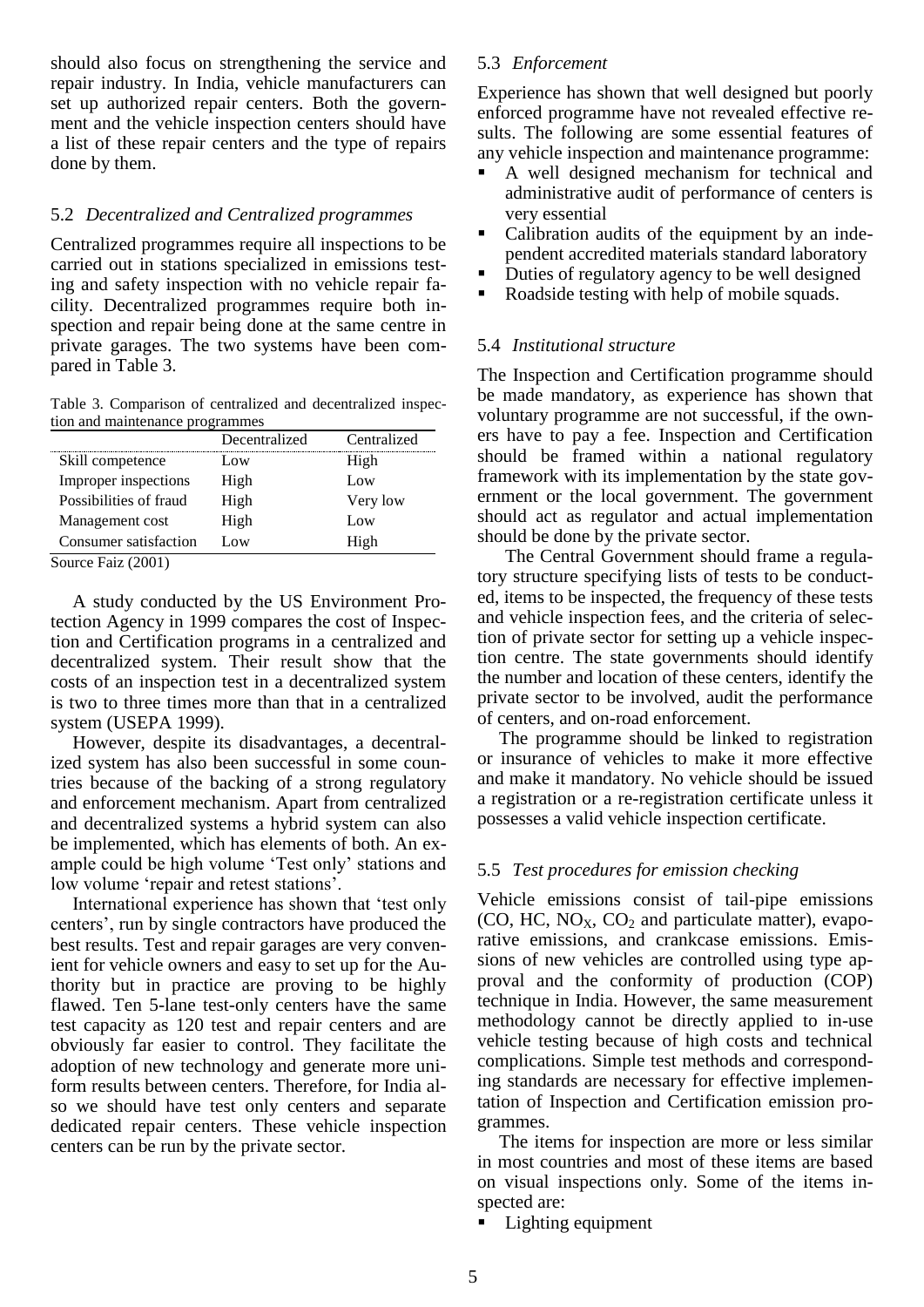- Tyres and road wheels
- **Seathelts**
- Horns
- Side mirrors
- Registration plates.

#### 5.6 *Cost of inspection tests*

In Japan a computerized motorcycle inspection system inclusive of a brake tester, speed tester, sound level tester, automatic head light tester, gas analyzer and alignment tester along with process indicator and control computer etc., would cost approximately JY 24,110,000. A computerized vehicle inspection system inclusive of side-slip tester, brake tester, speed tester sound level tester, automatic head light tester, alignment tester along with process indicator and control computer etc, gas analyzer and opacity meter would cost approximately JY 38,850,000.

The capital cost of conducting some of the loaded tests (transient or steady state) in Japan for the year 2000 are given in Table 4.

| Table 4. Capital costs of loaded tests |  |  |  |  |  |  |
|----------------------------------------|--|--|--|--|--|--|
|----------------------------------------|--|--|--|--|--|--|

| Test Type        | Capital cost       |
|------------------|--------------------|
| IM240            | \$75,000-\$125,000 |
| ASM <sub>2</sub> | \$40,000           |
| Mass 31          | \$43,000           |

#### 5.7 *Training and capacity building*

International experience suggests that training and capacity building programmes would have to be organized focusing on the following target groups:

- Staff, attendants and the Motor Vehicle Inspector at vehicle inspection centers.
- Auditors for auditing performance of inspection centers and staff of state government and the mobile squad for on-road enforcement.
- **Training should also be imparted to mechanics in** the vehicle repair centers so that they can repair vehicles efficiently.

#### 5.8 *Benefits of the vehicle inspection programme*

A properly regulated and enforced vehicle inspection and maintenance programme could lead to following benefits:

- **Prevention of air pollution: Results and studies** have shown that proper inspection and subsequent maintenance of vehicles leads to a reduction of CO and HC emissions by 20% - 27%.
- Reduce fuel consumption: An effective Inspection and Certification programme could lead to 24% reduction in the fuel consumption
- Safety of in-use vehicles: Studies have shown that in countries where the Inspection and Certification programme was implemented successfully, a reduction in the number of accidents by

about 30% has been reported, where proper maintenance of vehicles was highlighted as a major contributor.

# 6 DESIGN OF AN INSPECTION REGIME IN INDIA

There is need for an effective institutional and regulatory framework for managing the inspection centers in India. This involves strengthening the existing regulatory framework, establishing wellequipped and certified inspection centers, and recommending items for inspection and test procedures for emission and safety performance.

### 6.1 *Coverage and Contents*

The coverage and contents of the inspection and certification should be based on desired results. Safety and roadworthiness of vehicles is an equal concern, as is the emissions performance (Table 5). Hence, safety and emissions should be an integral part of the testing regime.

|  |  |  | Table 5. Road Accidents in India (In thousands) |
|--|--|--|-------------------------------------------------|
|  |  |  |                                                 |

| Year | Road Acci- | Persons | Persons In- |
|------|------------|---------|-------------|
|      | dents      | Killed  | jured       |
| 1970 | 114.1      | 14.5    | 70.1        |
| 1975 | 116.8      | 16.9    | 77.0        |
| 1980 | 153.2      | 24.6    | 109.1       |
| 1985 | 207.0      | 39.2    | 163.4       |
| 1990 | 282.6      | 54.1    | 244.1       |
| 1995 | 348.9      | 70.6    | 323.2       |
| 2000 | 391.4      | 78.9    | 399.3       |
| 2001 | 394.8      |         | 382.7*      |
|      |            |         |             |

Source. Road Safety Cell, Ministry of Road Transport and Highways, Government of India

In terms of environmental impacts, the current emphasis of most policy and technology initiatives is on mitigating emissions from diesel vehicles. The concern here is largely from old heavy-duty diesel vehicles that still use high sulphur diesel (2500 ppm) in large parts of the country. However, all criteria pollutants are important and the current emphasis on particulate emissions could be replaced by  $NO<sub>X</sub>$ were the present trends of increasing  $NO<sub>X</sub>$  emissions to continue.

In addition, it is widely recognized that exposure to  $NO<sub>X</sub>$  is significantly more toxic than any other pollutant (Table 6). Hence, it is necessary that the policy framework for inspection and maintenance address all criteria transport pollutants.

Table 6. Toxicity of the transport pollutants

| Pollu- | Toxicity |
|--------|----------|
| tant   | weights  |
| ( )' ) | 0.04     |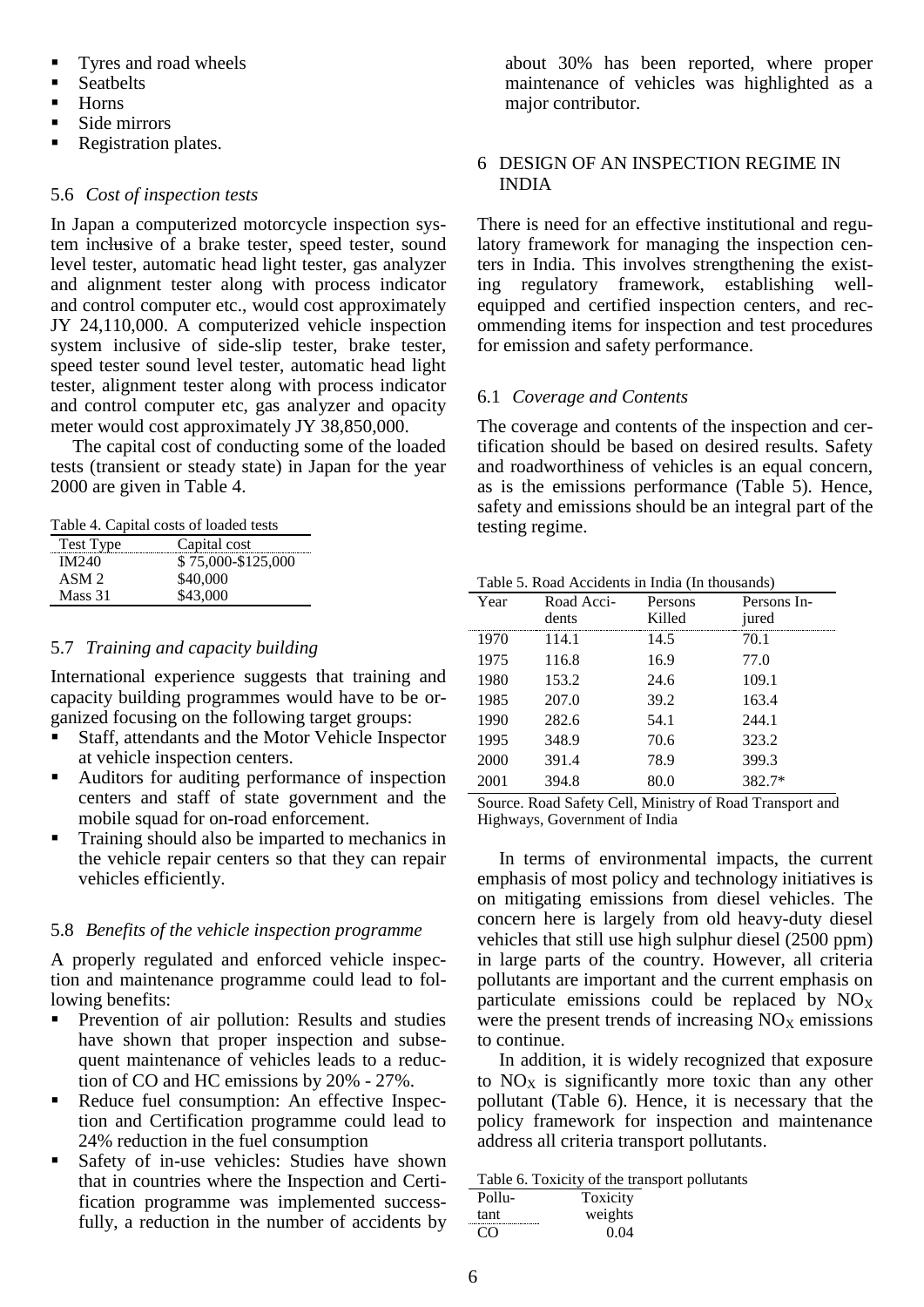| HC.                     | 1.80 |
|-------------------------|------|
| $NO_{X}$                | 4.70 |
| <b>RSPM</b>             | 2.30 |
| Source. World Bank 1995 |      |

Next, emissions from all modes can be cause of concern. For, instance, while emissions per kilometer are highest in diesel buses, Indian Institute of Science (1995) estimated that two and three wheelers account for 57 percent of the total pollution load in Bangalore due to their much higher share in vehicle population. Hence, even though the exhaust emissions are highest from heavy-duty diesel vehicles, the percent pollution load of two wheelers is the highest, as they constitute 75 percent of the vehicles population. According to the study, 85 percent of the total vehicular pollution load in Bangalore is due to petrol driven vehicles and 15 percent due to diesel driven vehicles.

Finally, even new vehicles with the state-of-theart-technologies, will deteriorate in service and must be maintained properly if they are to continue to operate at the emission levels for which they are designed and manufactured (SIAM 2003).

#### 6.2 *Phasing of Regime*

A phased approach would be necessary to achieve the scope and coverage of the inspection regime as outlined in the earlier section. Significant investments, improvements in regulatory and management practices, increased capacity and capability would be prerequisites for the effectiveness for such a regime. Hence, a phased approach is suggested for ensuring effective implementation of inspection and maintenance program.

The program has been phased out, prioritizing the program for transport (commercial) vehicles and then moving on to the private vehicles. It also recommends for bringing older vehicles under the inspection regime earlier as compared to newer vehicles. Finally, it is also recommended that the regime be introduced in cities with significant air quality concerns that can be attributed to the transport sector. The emphasis of the later phases would be to strengthen the existing structure set up in earlier phases and introducing more vehicle inspection centers within each city for inspection of private vehicles and make additional facilities, if required, in the centers earlier inspecting only commercial vehicles.

To start with, a model inspection centre would have to be set up to demonstrate the procedure for testing the vehicle, list of tests to be done, equipment used and general layout of the centre. A team of experts could monitor the working and performance of this centre and it could act as an opportunity to experiment and come up with a practical and financially viable scheme for replicating such vehicle inspection centers.

#### 6.2.1 *Phasing of cities*

As mentioned earlier, cities with significant transport sector emissions should be targeted. Another important criterion would be the population size of the city, as cities with larger populations would clearly need to introduce strategies for mitigation earlier. In addition, the contribution of the transport sector to deterioration in ambient air quality is important to ensure effectiveness of policy interventions. For instance, in cities where industrial emissions are higher than transport emissions, an effective inspection and certification regime would have only limited impact on improving ambient air quality.

The selection of cities could be based on the cities identified in the Government of India in its Auto Fuel Policy (Table 7) (GoI 2003). In addition, the Supreme Court has also identified 11 cities where air quality is a concern. In addition, State Governments need to identify cities where an accelerated introduction of inspection centers would contribute to air quality and safety improvement.

Table 7. Cities identified by Auto Fuel Committee with significant transport emissions

| Delhi /          | Mumbai    |
|------------------|-----------|
| <b>NCR</b>       |           |
| Kolkata          | Chennai   |
| <b>Bangalore</b> | Hyderabad |
| Ahmedabad        | Surat     |
| Pune             | Agra      |
| Kanpur           |           |
|                  |           |

Source. GoI 2003

#### 6.2.2 *Phasing of vehicles*

The first phase would focus on testing for commercial vehicles only. Gradually, all types of vehicles could be brought under the ambit of such as regime. Since the legislation right now permits inspection of only commercial vehicles, introducing the inspection scheme for private vehicles would involve introducing amendments in the Motor Vehicles Act, 1988, that would take time. Therefore, to ensure that the process is not delayed until that time, it is recommended that inspection programme for private vehicles should be introduced in second phase.

In the second phase where private vehicles are also required to meet emissions and safety norms, to target effectively more polluting vehicles, the vintage of vehicle should also be taken into account. For this, the following implementation schedule is suggested:

- First year: Vehicles that are more than nine years old (> 9 years) to be inspected in the first year.
- Second year: Vehicles that are more than five years old but less than nine years old (Between 5-9 years) to be inspected in the second year.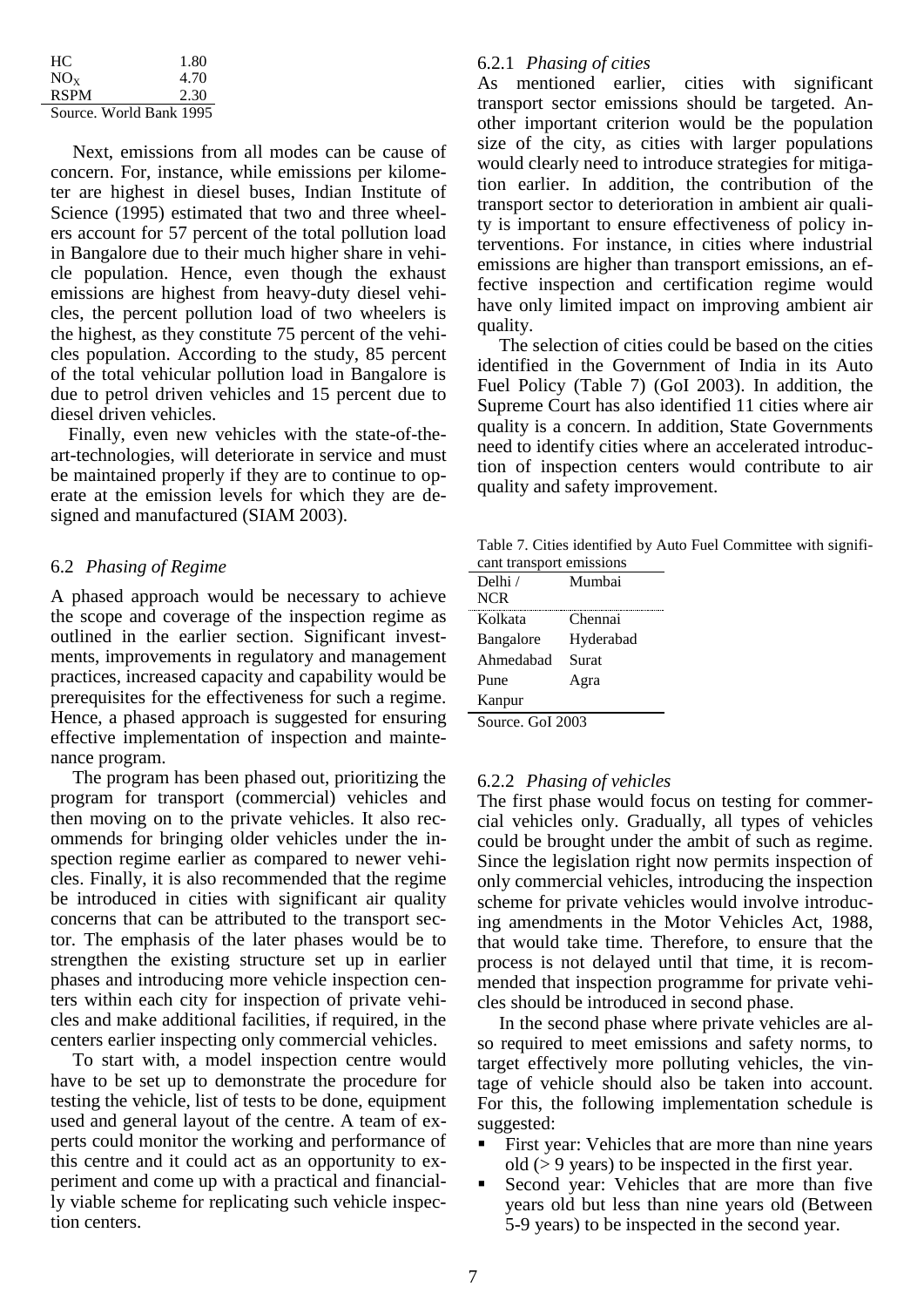- Third year: Vehicles that are more than three years old but less than five years old (Between 3- 5 years) to be inspected in the third year.
- Fourth year: Vehicles would follow the inspection schedule as mentioned in Table 8.

| <b>Vehicle Types</b>          | Frequency                              |                     |            |  |
|-------------------------------|----------------------------------------|---------------------|------------|--|
| Age                           | 3-9 years<br>$>9$ years<br>$<$ 3 years |                     |            |  |
| Private vehicles              | <b>NA</b>                              | Biennially Annually |            |  |
| Commercial vehicles           | Annually                               | Annually Annually   |            |  |
|                               | $<$ 2 years                            | $2-8$ years         | $>8$ years |  |
| Motorcycles and scoot-<br>ers | ΝA                                     | Biennially Annually |            |  |

Table 8. Proposed frequency of inspections

#### 6.2.3 *Phasing of tests*

It is recommended that both emissions and safety tests be introduced, at least on a pilot scale, in cities with significant transport emission and safety concerns. This could be coincident with increased coverage of vehicles as a phased increase in vehicle categories is implemented as described earlier in the phasing of private vehicles. Hence, if commercial vehicles are being targeted as a priority due to high exhaust emissions, then safety tests for these vehicles should also be introduced concurrently. With gradual building of capability and increased number of integrated safety and emissions testing centers, these tests could then be extended to other vehicle categories also.

#### 6.2.3.1 *Emission checks*

To conform to in use vehicle emission standards, the control strategy can be considered in two phases. In Phase 1, an idle test can measure CO, HC along with Lambda and RPM should be introduced.

The list of items to be inspected using automated equipment is given in Table 9.

Table 9. List of automobile components to be tested with automated equipment

| Item to be<br>tested | <b>Test</b>                                   | Equipment required                              |
|----------------------|-----------------------------------------------|-------------------------------------------------|
| Emissions            | Free acceleration Diesel<br>test<br>Idle test | (Opacity meter)<br>Gasoline<br>(4 gas analyzer) |

In Phase 2,  $NO<sub>X</sub>$  measurements will be added along with other parameters. The test in Phase 2 can be transient or steady state.

#### 6.2.3.2 *Safety checks*

Commercial vehicles are required to undergo the fitness. Considering the high costs involved in setting up fully automated vehicle inspection centers, it is proposed to first introduce manual testing (visual inspection) of vehicles for inspecting items such as brakes, headlight and wheel alignment. This would make the tests simpler to perform and reduce the initial cost of investment in vehicle inspection centers. The proposed list of basic items to be tested based on visual inspection are given in Table 10.

Table 10. List of automobile components to be tested based on visual inspection

| лман нізреспон            |                                |  |
|---------------------------|--------------------------------|--|
| Headlights                | Condition of body              |  |
| Steering                  | Tipping gear                   |  |
| Chassis or chassis frame  | Axles                          |  |
| Fuel tank and piping      | Stub axles, suspension joints, |  |
|                           | and wheel bearings             |  |
| Exhaust pipe and silencer | Wheel alignment                |  |
| Bumper bars               | Road wheel hubs                |  |
| Engine mountings          | <b>Tyres</b>                   |  |
| <b>Battery</b>            | <b>Brakes</b>                  |  |
| Security of body          | Seatbelts                      |  |

Once these centers are well-established, items such as brakes, headlight and wheel alignment could be tested using automated instruments such as Brake-Speed Combination Tester, Automatic Headlight Tester, and Sideslip Tester.

#### 6.3 *Frequency of Tests*

While it would be ideal to have a large number of testing centers spread all over a city that could cater to the entire vehicle fleet so that vehicle owners are not inconvenienced, cost and investment considerations would make such an extended system unviable. The frequency of these tests should be based on the tradeoff between the cost implications for setting up the infrastructure for testing as also convenience to vehicle users. In addition, the frequency of testing needs take into account higher utilization from commercial vehicles vis-à-vis private vehicles. Similarly, older vehicles would have higher exhaust emissions and would need to be tested more frequently.

The proposed frequency for inspection for both commercial and private vehicle to get a vehicle inspected to get a valid roadworthiness certificate is given in Table 8. The commercial or the transport vehicles should be inspected annually. The private vehicles need to go in for first inspection only after 3 years of registration except two wheelers, which should go in for an inspection after 2 years. However, all vehicles older than 3 years should go in for inspection after every two years and vehicles older than 9 years should go in for inspection annually.

#### 6.4 *Test Centers: Numbers and Location*

The State Government must set guidelines for number of vehicle inspection centers and lanes in each center required to meet the demand. These again would be a tradeoff between the ensuring the convenience of vehicle owners in terms of availability for testing centers within reasonable distances and time taken for an inspection, and the total investment requirement. Experience has shown that a maximum recommended travel distance of 10 km to a central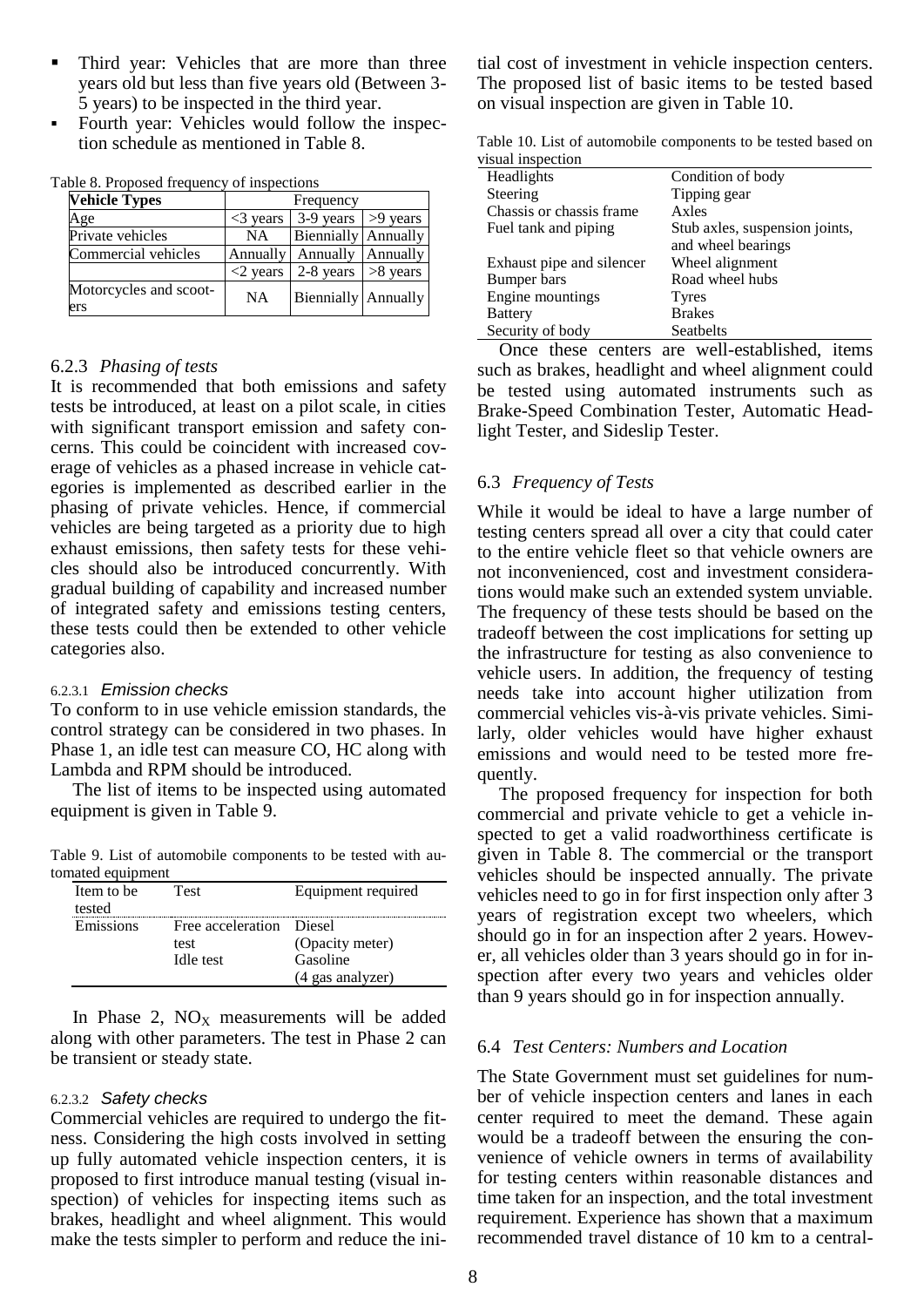ized inspection center for 85 percent of the registered vehicle owners is a practical and desirable measure for station location (SIAM 2003).

In addition, the number of centers would increase over time as the number of vehicles on road increases. Based on the capacity of centre (vehicles inspected/ lane/ year) and the vehicle population, the demand for inspection centers and the number of vehicle inspection lanes could be estimated. TERI (2003) has estimated the number of vehicles that a single lane can inspect in a year. The capacity has been worked assuming that it would take 20–30 minutes to inspect a vehicle and that a centre would work for 12 hours a day for 6 days in a week, with a 50 per cent capacity utilization assuming that 2 to 3 vehicles can be tested simultaneously in each lane (Table 11).

Table 11. Capacity of vehicle inspection lane

|                                 | Capacity of center |
|---------------------------------|--------------------|
|                                 | (Vehicles/lane/    |
|                                 | year)              |
| 2 Wheeler/ 3 wheeler            | 21000              |
| Less than 3 Tone vehicle        | 16000              |
| Between 3 Tone –10 Tone vehicle | 10500              |
| More than 10 Tone vehicle       |                    |

SIAM (2003) provides a framework for estimating the number of test lanes given the number of vehicles in a city (Table 12).

Table 12. Estimating number of testing lanes for inspection centers

|                                                                           | $3-W$  | LDV    | Hand-  |
|---------------------------------------------------------------------------|--------|--------|--------|
| No. of Vehicles                                                           | 50,000 | 20,000 | 30,000 |
| No. of Vehicles to be.                                                    | 10     |        |        |
| checked per hour                                                          |        |        |        |
| No. of Working Hours                                                      |        |        |        |
| No. of working Days                                                       | 300    | 300    | 300    |
| No. of Lanes Required                                                     | 2.08   | 1.19   | 2.5    |
| No. of Lanes to be set up                                                 |        |        |        |
| $S_{\text{out}}$ $\alpha$ $\beta$ $\beta$ $\beta$ $\beta$ $\beta$ $\beta$ |        |        |        |

Source. SIAM 2003

The program should aim for a maximum waiting time of 15 minutes and for reducing the peak volume waiting time. Allowances should be made for the highest volume days of each month. Experience has shown that five such days each month is appropriate (SIAM 2003).

#### 6.5 *Inspection Fees*

The inspection fee would have to be worked out for each vehicle category based on the total cost of an inspection centre and the vehicle handling capacity of an inspection centre. TERI (2003) has estimated the inspection fee for different types of vehicle using idling emissions testing and a mix of manual and automated safety checks (Table 13). As the comparison with the current fees for Fitness and PUC testing for similar categories of vehicles reveals, the increase in inspection fees is not significant.

Table 13. Estimated vehicle inspection fees for emission safety checks (US\$)

| Category of vehicle      | Estimated<br>Inspection<br>fee | Existing fee<br>(Inspection fee<br>$+PUC$ testing<br>fee) |
|--------------------------|--------------------------------|-----------------------------------------------------------|
| 2 Wheeler/ 3 wheeler     | 6.67                           | 5.11                                                      |
| Less than 3 Tone vehicle | 9.33                           | 7.78                                                      |
| Between 10 Tone –13      |                                |                                                           |
| Tone vehicle             | 13.78                          | 10.00                                                     |
| More than 13 Tone vehi-  |                                |                                                           |
| cle                      | 16.00                          |                                                           |

It is worth mentioning here, the existing fee covers PUC testing fees and vehicle inspection fee for commercial vehicles. However, there are significant concerns with the current emissions testing regime as elaborated earlier. In addition, although as per the Central Motor Vehicle Rules, 1989, a list of 17 items has been prescribed for inspection, but in reality only a few items are inspected visually by the inspector. As compared to the existing situation, the proposed regime is more comprehensive, well regulated, and monitored, and would follow a prescribed test procedure.

#### 6.6 *Management and Financing*

A major problem in requiring personal vehicles to obtain certificates of fitness is the setting up of the requisite number of inspection and maintenance centers for carrying out the tests. A major problem in the establishment of the centers will be their ownership and financing. It would not be possible for the government to finance and manage such a large number of centers and would have to set up through the private sector. In addition, there is a need to establish in some cities the viability of the option of combining centers catering to different category of vehicles to make operation of these centers more commercially viable.

As evident from the above discussion, huge investments are required for setting up authorized vehicle inspection centers. Therefore, the private sector would have to play a major role in setting up these centers. As per Section 56(2) of Motor Vehicles Act, 1988, the State Governments can approve setting up of private vehicle inspection centers. Until now, due to a stay by the West Bengal High Court, no private operator could set up vehicle inspection centers. Since the Supreme Court has vacated this order, private sector participation should not be a problem.

The State Governments would have to formulate tender documents for giving contracts to the private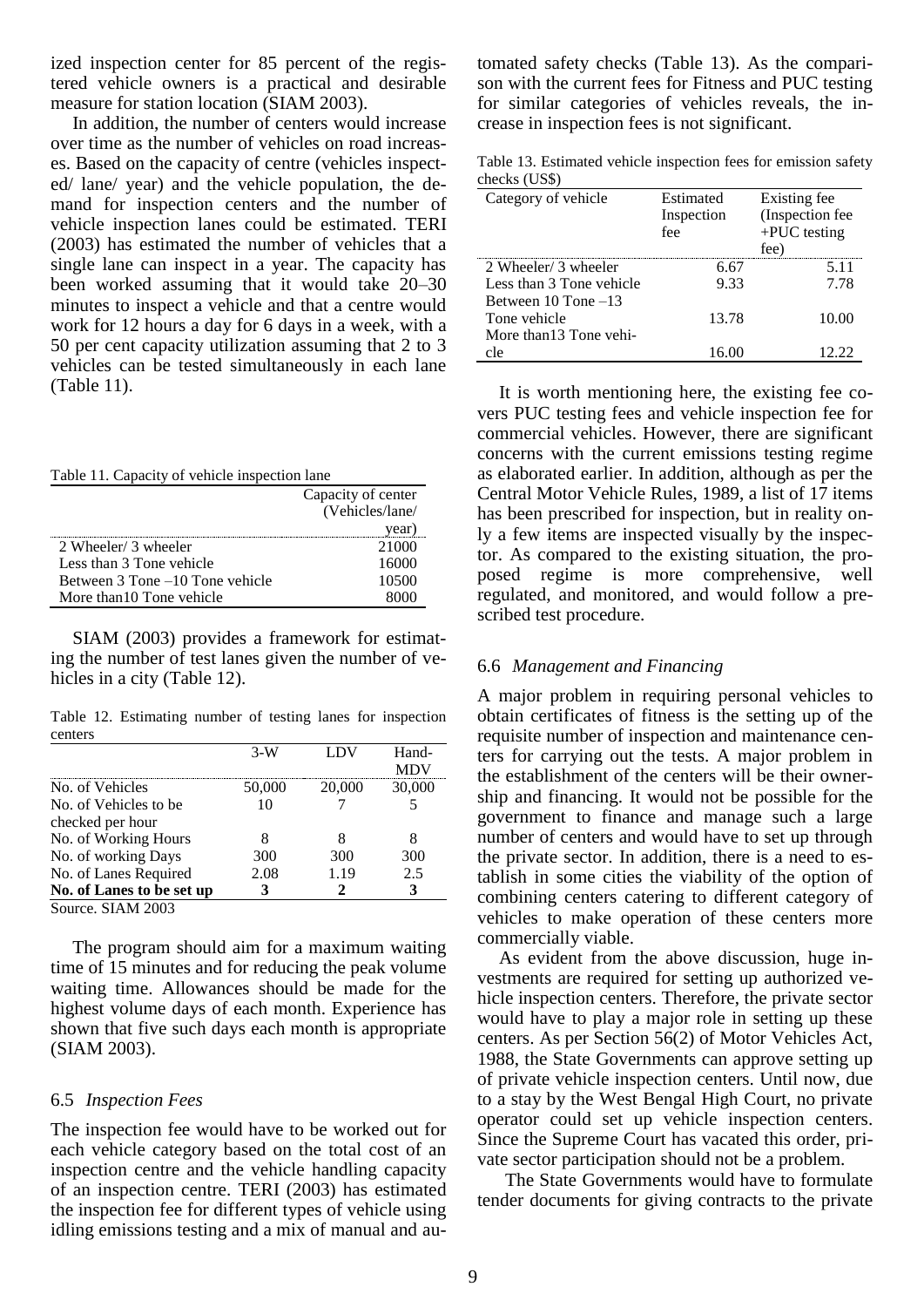sector. This contract agreement would have to consider the following issues:

- Length on contract agreement (say 10 years)
- The list of tests to be done and type of vehicles to be inspected
- **Presence of necessary equipment and infrastruc**ture
- Financial guarantees required
- Technical expertise and competence

The State Government would have to invite bid from interested parties and based on the selection criteria's laid down award the contract to the competent and qualified bidder. It is recommended that the State Government specify the Inspection Fees and the bids are invited on the license fee (or the subsidy) that the private operator wants. The private sector could be given contracts for specific geographical areas.

The mode of private sector participation could vary from place to place depending on problems and constraints faced in each area. Availability of land is a major problem in large metropolitan areas. In areas where there is excess of land, the Government could lease out the land to private sector for a fixed rent. The labor and machinery could be provided by the private sector, which runs and operates the centers.

# 6.7 *Strengthening Institutional Structure*

International experience has shown that "test only centers" have produced best results. A smaller number of multi-lanes, test-only centers are far easier for the government to supervise and allow better technical and administrative control to be enforced. Having a small number of high volumes, test-only center gives rise to easier adoption of new technology and results that is more consistent among centers.

Hence, the following institutional structure is suggested for implementing the inspection regime:

- The Government should act as a regulator and inspection centers should be run by the private sector.
- The Central Government should frame a regulatory structure specifying lists of tests to be conducted, items to be inspected, frequency for conducting these tests and vehicle inspection fees, defining criteria for selection of private sector for setting up a vehicle inspection center.
- The State Government should identify private sector to be involved, audit the performance of centers, and should be responsible for on road enforcement. The State Government should estimate the number of test lanes required for various regions (Regional Transport Offices) and private sector should use it as a guide for setting up inspection centers.
- The program should be linked to registration or insurance of vehicles to make it more effective

and in making it mandatory. No vehicle should be issued a registration or a re-registration certificate unless it possesses a valid vehicle inspection certificate.

 The Central Government needs to identify a nodal agency for emission inventory, regularly monitoring air quality and develop some models to estimate contribution of vehicular air pollution to the total ambient air quality.

As the experience with the present fitness certifications and emission testing regime has revealed, the government lacks the wherewithal to regulate and monitor the performance of private inspection centers. In addition, given the competence and skill requirement for designing and implementing a comprehensive inspections regime, it is unlikely that the government would be able to effectively implement and enforce a well designed inspections and certification regime. Hence, it is recommended that the State Governments set up an independent agency such as a Vehicle Inspectorate with fully delegated powers to license, regulate, and monitor such private centers. These agencies would be free to obtain the necessary skills from the market and develop appropriate regulations and contracts to effectively implement and monitor private inspections centers. Thus, any individual person or company may apply to this agency to become an inspection center and can be authorized to carry out testing of specified vehicle classes if it meets the technical and financial requirements of the regime.

Even in the Union Government, there is a need to have an independent and credible regulatory agency to monitor the implementation of the inspection regime by the State Governments. This can be achieved through an agency such as the National Accreditation Board that would carry out the following functions

- **•** Development of effective test procedure
- Design of inspection centers
- **•** Development of documentation on test procedures and audit principles
- Training and capacity building

# 6.8 *Auditing Vehicle Inspection Centers*

Inspection programmes are often associated with fraud and corruption. Failure to address these issues will seriously compromise the effectiveness of an inspection system. A well functioning audit and quality assurance system is crucial for the acceptance and success of any inspection system. The State Transport Department or the Vehicle Inspectorate would have to set up teams of qualified personnel to audit the performance of these centers at least once in a year. The teams should comprise vehicle inspectors from the Transport Department, representatives of vehicle inspection centers, and independent audi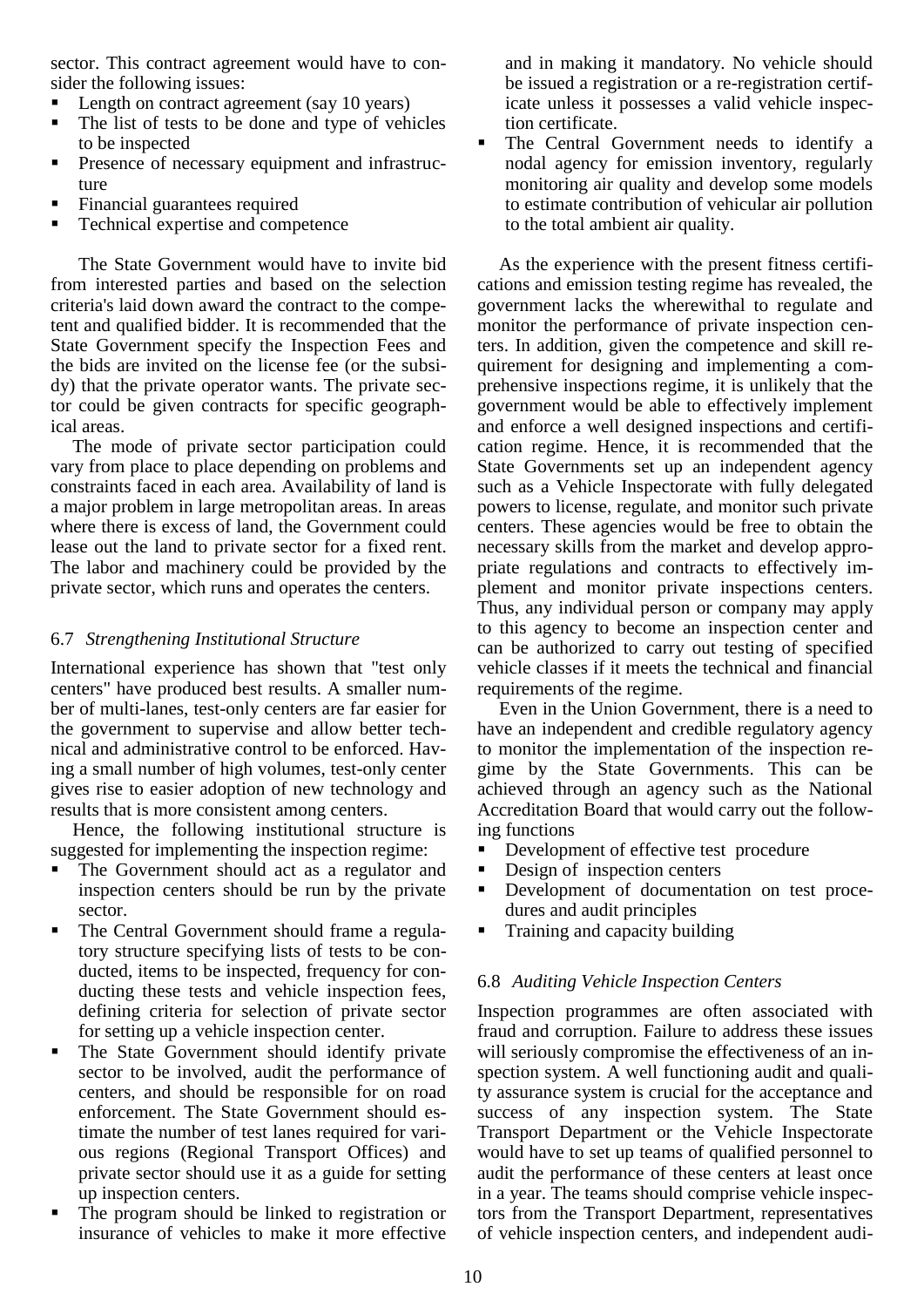tors appointed by the State Government (preferably an automobile/mechanical engineers from a reputed research or training institutes) with experience in the field. The team would check for the following:

- presence of necessary equipment and other infrastructure in working condition.
- proper calibration audits for equipment and material used by independent accredited material standards laboratories on each test lane.
- proper inspection procedures being followed by the center as detailed in the manual
- presence of qualified/trained labor in the inspection center.

The State Transport Department can prepare a roster of such auditors based on their authorization certificate and their performances. They can design an audit plan for all the fitness centers under their jurisdiction. The fitness centers will pay for the cost of the audit. The transport authorities will re-validate the license for the fitness checks based on these audit reports. The audit should cover the authenticity of the certificates given, storage, extraction, traceability, and security of the data, operator's validity in terms of training, parking area, and security of the vehicles, etc. This well qualified team of auditors would make random checks in the inspection centers to check for proper functioning and operation.

A penalty system should be imposed for auditing the performance of the service centers, where, for every different type of offence committed certain penalty points are awarded, and after a center accumulates a certain number of penalty points, its license is cancelled. This would enable a transparent form of working and could include offences like:

- issuing fake/duplicate fitness certificates
- improper inspection procedure followed
- **ightharror** inadequate infrastructure, equipment in the vehicles inspection center
- lack of well trained and qualified staff

#### 6.9 *Enforcement on Road*

Traffic Police would be responsible for checking vehicles for possession of a valid fitness certificate. In addition, mobile checking vans would have to be set up for random checking of vehicles on road. These mobile units would have minimum equipment for checking roadworthiness of vehicle on the road and would have well qualified vehicle inspectors from the Transport Department. Vehicles possessing a fitness certificate but still not up to the prescribed standards would be sent to the vehicle inspection centre for detailed re-examination. These vehicles can go to any inspection centre and if found not fit would have to pay the fee and go to repair centre for further repairs before getting a valid inspection certificate. A legally enforceable PUC sticker that is controlled by the government, difficult to falsify and

that has a highly visual design that enables any police officer at 5 meters distance to identify immediately if the vehicle has a current certificate, could serve this purpose. This of course would also require the traffic police to be empowered to stop vehicles without such a current sticker.

There are other reasons to use Mobile Test Stations; for example, part-time use in case of breakdown or renovation of existing fixed test stations, road checks on vehicle safety. Another use of Mobile Test Stations can be in areas with lower vehicle density, which makes fixed test stations economically infeasible.

# 7 FACILITATING ACTIONS

Some further work needs to be done in order to implement effectively the program within the broad framework as suggested in this paper. This includes the following work.

# 7.1 *Legislative Issues*

The following legislative provisions would need to be changed to implement the above-mentioned recommendations:

- At present only transport vehicles are required to undergo annual fitness checks. It is therefore imperative that the Motor Vehicles Act, 1988 is amended to provide for fitness testing for all categories of vehicles.
- The validity period for a fitness certificate presently for a transport vehicle is stipulated under Rule 62 of the Central Motor vehicle Rules, 1989. Rule 62 should be amended to prescribe the validity period of the fitness certificate both for transport and non-transport vehicles.
- Personal vehicles are required to pay a one-time tax. This concept of "one time tax for life" should be modified and this tax should be payable after a fixed period and synchronized with the period of validity of fitness certificate. The payment of tax and the renewal of the registration certificate should be linked so that both these requirements are fulfilled at the same time. The State Motor Vehicle Taxation Rules would have to be amended to include these provisions. No tax should be accepted unless a fitness certificate is obtained from an authorized testing station. Non-payment of tax within the prescribed period should be made an offence with severe punishment, including a provision for impounding the vehicle. However, where a vehicle is temporarily not in use, and thus taken off the road, the tax would not be liable. Another alternative is to link the periodicity with the vehicle insurance system. Insurance companies should not accept premium for vehicle insurance from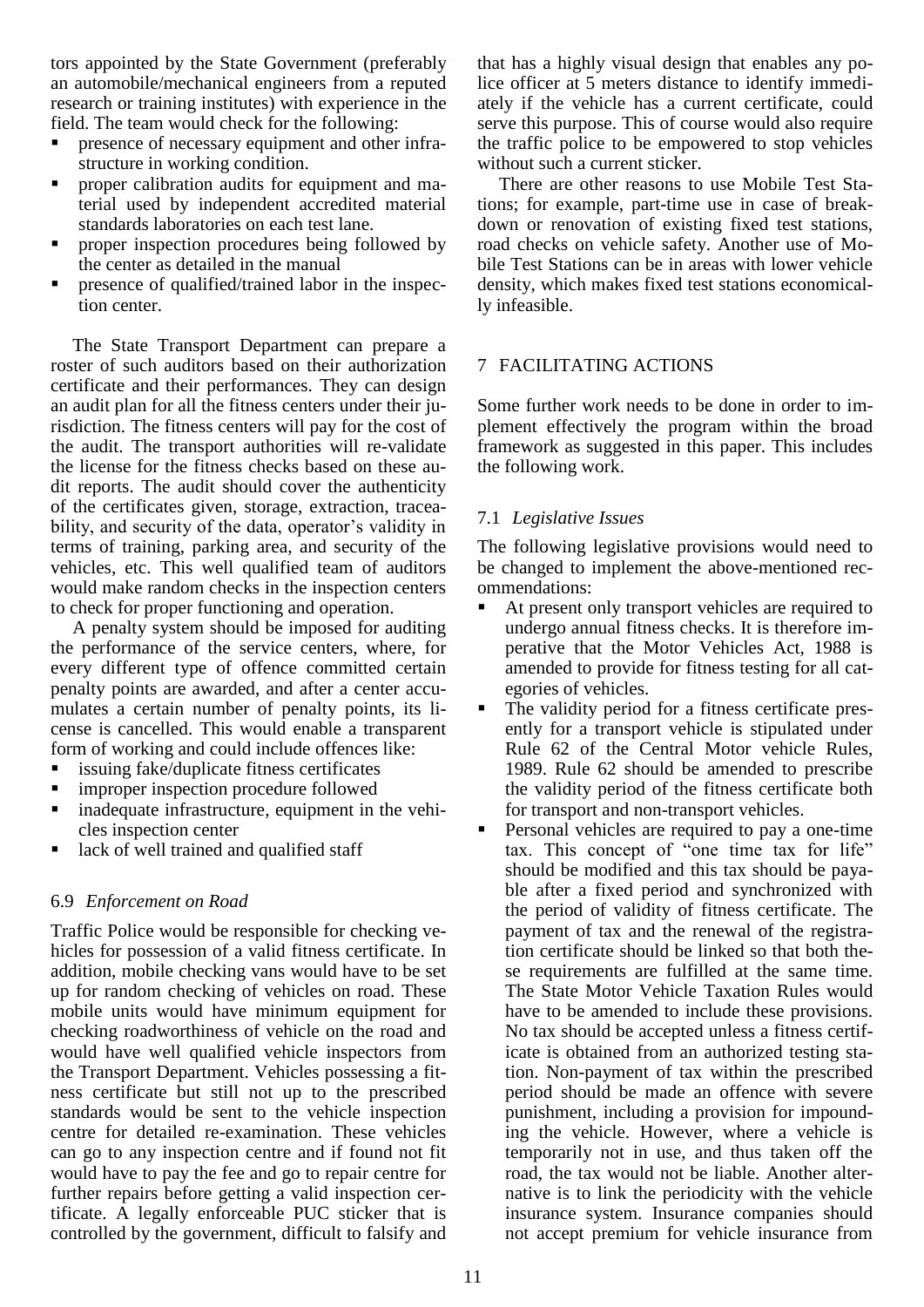owners unless they posses a valid vehicle fitness certificate.

- The details of parameters to be checked at the time of fitness check are given in Rule 62 of the Central Motor Vehicles Rule, 1989. This list also needs to be modified to include more items concerning safety and environmental parameters requiring regular checks.
- A code of practice needs to be prescribed for the regulation and control of authorized vehicle testing stations under Rule 63 of the Central Motor Vehicles Rule, 1989.

### 7.2 *Consumer awareness campaign*

A consumer awareness campaign should also be launched with the help of schools, NGOs, community-based organizations, automobile associations, and research institutes. This mass consumer awareness campaign to be run on a regular basis should focus on making the consumer aware of the following issues:

- Advantages of an inspection and maintenance programme for a vehicle owner
- The process followed in the inspection of a vehicle
- How a vehicle owner must maintain the vehicles
- Frequency of an inspection programme
- Location of authorized vehicle repair and maintenance centers
- Roles and duties of a vehicle inspection center
- Locations and list of authorized vehicle testing stations
- Legal status of inspection programme and fines imposed for offences.

# 7.3 *Maintenance program*

An effective maintenance programme is also an essential part of the overall strategy. If a vehicle were found unfit during inspection, it would be awarded a vehicle fail certificate. The owner can take his vehicle to any repair center and have it tested for the items on which it failed the test. The objective here is to develop separate vehicle testing centers and vehicle repair centers. The vehicle manufacturers would need to authorize these repair centers. Fewer servicing and authorized vehicle repair centers delivering good service are better and more effective than a large number of unauthorized vehicle repair centers. The vehicle manufacturers should also give vehicle owners a detailed manual with guidelines and tips on how to maintain the roadworthiness of vehicles.

#### 8 REFERENCES

- Faiz A. 2001. *Overview of inspection and maintenance policy and programs*. Paper presented at GITE Regional Workshop on Transport Sector Inspection and Maintenance Policy in Asia
- SIAM 2003. *Road map for inspection and maintenance system for in-use vehicles*
- TERI 2003. *Regulatory and management options for inspection and maintenance centres*.
- USEPA EPA. 2001. *A guide to Illinois Vehicle Inspection Program*

# 9 ABOUT THE AUTHORS

Sanjivi Sundar M.A. (Madras) 1959, B.L. (Madras) 1961, is currently a Distinguished Fellow at The Energy Research Institute. He joined Indian Administrative Service and held several senior positions in the State of Gujarat and in the Government of India. He was Joint Secretary in the Department of Economic Affairs of the Government of India, Finance Secretary to the Government of Gujarat, and Secretary in the Ministry of Surface transport, Government of India. He also spent eight years with the Commonwealth Secretariat in London, first as Special Advisor, International Finance and then as Director of the Economic and Legal Advisory Services Division, which assists and advises developing Commonwealth governments in macro-economic and financial management, and international contractual arrangements. In that capacity, he has been responsible for advising several Commonwealth governments on debt restructuring, privatization and development of capital markets.

Trained as an applied economist, Kaushik Deb has undertaken several assignments in a variety of energy and resource sectors, focusing on the policy interventions in the transport sector. In particular, he has developed policy interventions in the transport sector to correct market failures in the overall context of liberalization of the Indian economy. He has worked closely with several government departments and policy makers in India advising them on the design and impact of deregulation of public transport and strategies to reduce transport sector emissions. His efforts have concentrated on the need for, and the design of, privatization strategies for the transport sector. He has several publications to his credit, including four in refereed journals, and one book with Dr S K Sarkar, Senior Fellow at TERI. Finally, as Area Convenor of the Urban and Transport Systems Area in TERI he provides research direction and guidance, and develops research programmes in the transport sector.